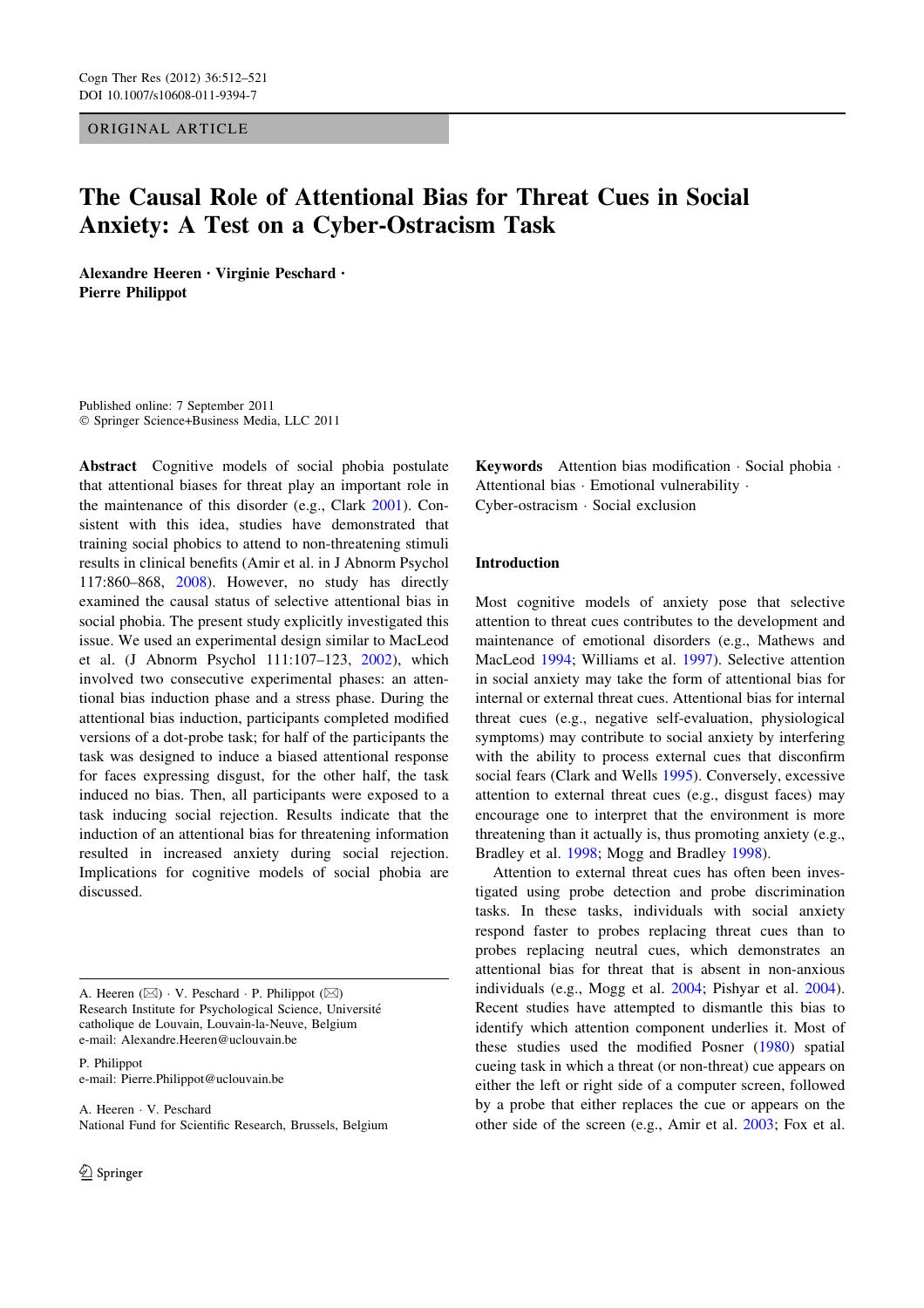2001). These studies showed that anxious participants are no faster to respond to probes replacing threat than nonthreat cues, but they are slower to respond to probes that appear opposite to threat cues relative to non-threat ones. This pattern of results suggests that, rather than being faster to engage attention to threat, anxious participants experience difficulties in disengaging attention from threat (e.g., Amir et al. 2003). Recent evidence using eye-tracking measures confirms that individuals with social anxiety exhibit difficulties in disengaging their attention from social threat cues (Buckner et al. 2010).

Beyond these cross-correlational studies, recent evidence supports the notion that attentional bias for external threat cues is causally involved in the maintenance of social anxiety. Li et al. (2008) have observed that 7-days of training attention towards positive faces diminished attentional bias for negative faces. Moreover, this training reduced self-reported fear of social interaction. Similarly, Amir et al. (2008) trained, in a single-session, socially phobic individuals either to attend to neutral faces or to perform a control task in which there was no contingency between probes and cues. As compared to the latter condition, the former reduced self-reported anxiety in response to an impromptu speech. Further, using a modified Posner paradigm after attention training, these authors observed that the improvement in the ability to disengage attention from threat mediated the effects of training on anxiety reactivity, and that this decrease in anxiety, in turn, improved speech performance. Recently, Heeren et al. (submitted) have replicated these observations and extended their findings to changes in sympathetic activation to stressors. They observed that change in attentional bias occurring after attention training mediated a reduction in skin conductance reactivity to an impromptu speech. Likewise, Schmidt et al. (2009) have observed that training individuals with social phobia to attend to neutral faces led to a significant reduction in social anxiety and trait anxiety, in comparison to a control group exposed to no contingency between the cues and probe. In this study, the protocol included eight 20-min sessions delivered over a 4-week period (i.e., twice weekly sessions). At a 4-month follow-up, the treatment group had improved further on measures of anxiety. Using a similar design, Amir et al. (2009) have replicated these results.

These results are consistent with the hypothesis that attention bias is causally involved in the maintenance of social anxiety. However, cognitive models also postulate that attentional bias for threat plays a causal role, not only in the maintenance, but also in the installation of social anxiety (e.g., Clark 2001). Only one study has directly assessed the impact of an induced attentional bias on anxiety proneness (MacLeod et al. 2002). Using a dot-probe detection task, MacLeod et al. trained nonanxious participants to attend either to neutral or to threatening stimuli. The task comprised 672 trials in which pairs of words (one threatening and one neutral) appeared on a computer screen. In the attend-to-threat condition, probes replaced threat words (e.g., bomb, dead, nausea, sad), whereas in the attend-to-neutral condition, probes replaced neutral words (e.g., curve, league, journal, aisle). Participants had to press a button as soon as they detected the probe. Relative to those trained to attend to neutral material, participants trained to attend to threat material reported more anxiety and negative mood after performing a stressful anagram task. This result suggests that selective attention for negative information increases anxiety reactivity to an experimental stressor.

However, it is not yet known whether a similar causal relationship between attention to threat and anxiety reactivity also applies to the development of social anxiety. Two aspects of this question require further consideration. First, it remains unclear whether participants who are be trained to attend to socially threatening stimuli (e.g., disgust faces) would show more anxiety during social exclusion specifically, or whether they would also exhibit other changes in mood. Second, the anagram task used by MacLeod et al. (2002) was a very explicit stressor. It might be that a change in processing bias might impact on reactions to the explicit stressors without actually modifying emotional vulnerability to more subtle (or weaker) stressors. Indeed, it has been reported that socially anxious individuals tend to evaluate less explicit (or more ambiguous) information as more threatening than non-anxious controls (e.g., Amir et al. 2005; Stoppa and Clark 2000; Yoon and Zinbarg 2007). Therefore, uncertainty abounds regarding the impact of attentional bias induction on more ambiguous (or less explicit) stressors.

Using an experimental design similar to that used by MacLeod et al. (2002), the present experiment addressed these issues. During the attentional bias inducing phase, participants completed modified versions of a dot-probe task; for half of the participants the task was designed to induce a biased attentional response for faces expressing disgust, for the other half the task induced no bias. Then, all participants performed a task that exposed them to an explicit as well as an implicit social rejection, based on a cyberball task (see below). Attentional biases were also assessed both before and after the attentional bias induction phase. This allowed us to control whether attentional responses to emotional information were indeed systematically altered by the experimental procedure. We predicted that inducing an attentional bias for social threat in healthy people would result in an increase of anxiety during the explicit as well as the implicit social rejection task.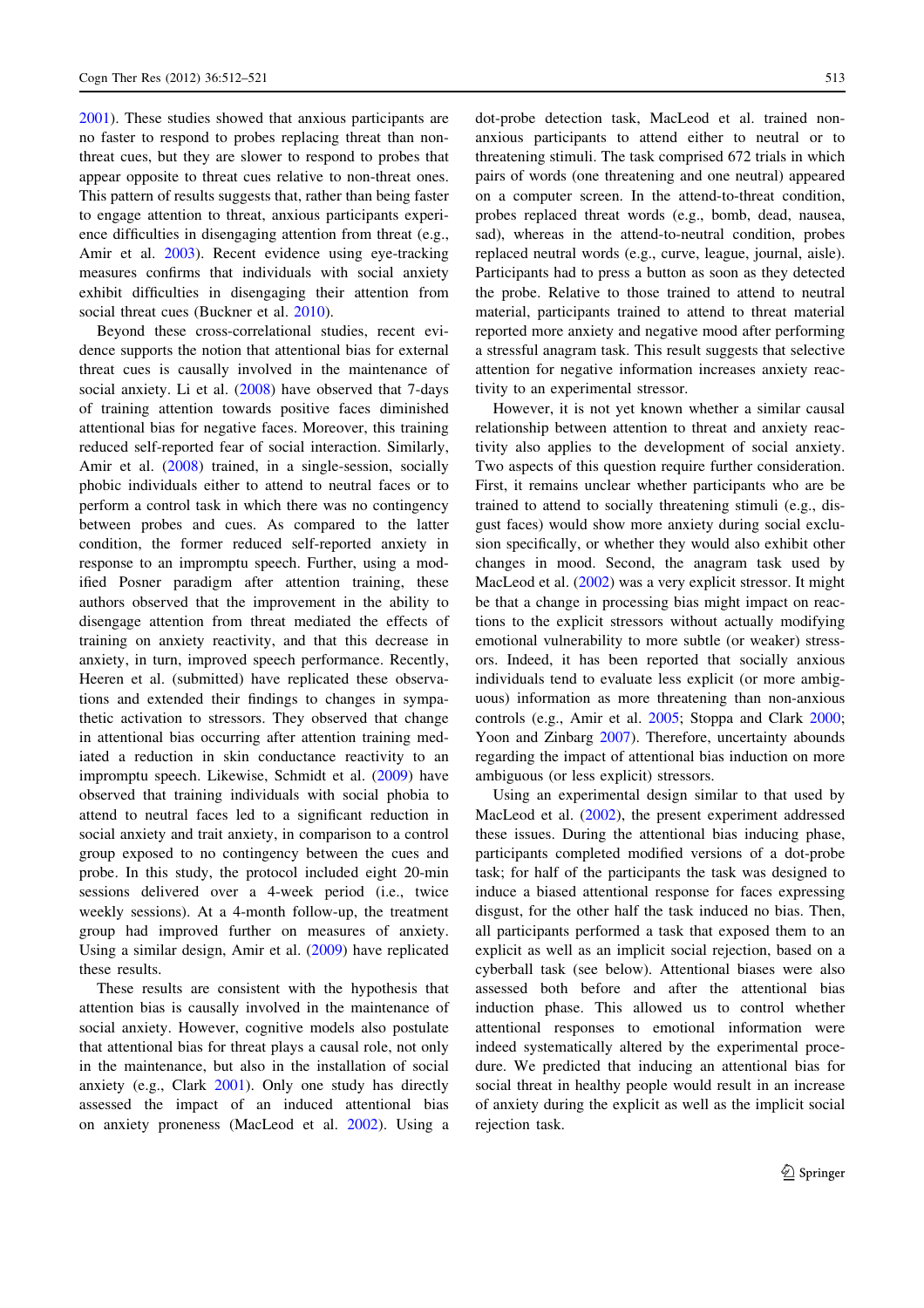## Method

## Participants

We recruited 42 Caucasian individuals from a large university community; their characteristics are displayed in Table 1. They were all French speaking. They were invited to take part in the experiment presented as an investigation of the effects of cognitive abilities on mental visualization during a videogame. They were selected using the French version of the Liebowitz Social Anxiety Scale (LSAS; Liebowitz 1987). In order to select non-socially anxious individuals, they all have a LSAS-score below 24 (i.e., the lower quartile of the large university community sample we administered the LSAS). Further, to ensure their that level of social anxiety was extremely low, we computed a one-sample-t test testing whether their LSAS score were significantly lower than 81 (i.e., the French-LSAS-mean score among a sample of patients diagnosed as social phobics; Yao et al. 1999). Data confirmed that the mean score of our sample  $(M = 13.18,$  $SD = 6.23$ ) was significantly lower than social phobics,  $t(41) = -70.59, P < .00001$  (one-tailed). In addition, all participants: (1) had no current or past substance abuse, (2) no current or past heart, respiratory, neurological problems, (3) no current or past use of psychotropic medications, (4) were not currently engaged in any form of psychological or psychiatric treatment, and (5) had normal or corrected-to-normal vision. They received compensation (5 euros and a lottery ticket) for their participation. The study conformed to the ethical standards of the American Psychological Association.

#### Measures

#### Questionnaires

The French version of the Trait Anxiety Inventory (STAI-Trait; Spielberger et al. 1983) is a 20-item self-report

Table 1 Participants' characteristics as a function of group allocation

|                    | Attend-to-threat condition | Control condition |  |
|--------------------|----------------------------|-------------------|--|
| $\boldsymbol{n}$   | 21                         | 21                |  |
| Age                | 22.17 (3.93)               | 22.11 (3.41)      |  |
| $%$ female         | 55.6                       | 50.0              |  |
| Years of education | 15.94 (1.39)               | 15.78 (1.06)      |  |
| BDI-II             | 5.29(94)                   | 4.33(1.59)        |  |
| STAI-T             | 35.14 (1.66)               | 36.86 (1.51)      |  |
| <b>NBS</b>         | 38.69 (6.02)               | 37.89 (6.87)      |  |
| <b>LSAS</b>        | 12.02(6.61)                | 14.33 (6.22)      |  |
|                    |                            |                   |  |

SD in parentheses

BDI-II beck depression inventory-II, STAI-T spielberger state-trait anxiety inventory-trait, NBS need to belong scale, LSAS liebowitz social anxiety scale

questionnaire assessing anxiety trait vulnerability. Bruchon-Schweitzer and Paulhan (1993) have reported good psychometric and structural properties of the French adaptation of the scale. Cronbach's alpha in the current sample was .87.

The French version of the Beck Depression Inventory (BDI-II; Beck et al. 1996) is a 21-item self-report measure of the symptoms of depression. Beck et al. (1996) have reported good psychometric and structural properties of the French adaptation of the scale. Cronbach's alpha in the current sample was .80.

The French version of the Need to Belong scale (Leary et al. 2007; French version: Kuppens and Yzerbyt 2011) is a 10-item self-report measure assessing the need to belong (Leary et al. 2007). Kuppens and Yzerbyt (2011) have reported good psychometric properties of the French version. Cronbach's alpha in the current sample was .84.

The LSAS is a 24-item scale that assesses a range of social interaction and performance situations that individuals with social phobia may fear and/or avoid. Yao et al. (1999) and Heeren et al. (submitted) have reported good psychometric and structural properties of the French adaptation of the scale. Cronbach's alpha in the current sample was .88.

## Visual Analogue Scale

To assess the level of negative mood and anxiety states at baseline, at post-inducing and during the stress phase, participants completed two visual analogue scales on a computer. Each scale consisted of a 740-pixel horizontal line. One was an anxiety scale anchored from relaxed to anxious and the other was a mood scale anchored from happy to depressed. Previous studies on attention bias modification have used similar scales (e.g., MacLeod et al. 2002). To complete theses scales, participants used the mouse to move a cursor along the line corresponding to their current state. This yielded a score between 0 and 740 pixels, depending on which point on the line was selected. For each response, the presentation order of the scales and localization of the anchor label (i.e., from happy to relaxed vs. from relaxed to happy) were randomised.

## Measure of Attention Bias

For assessing the effects of training on attention to threat cues, participants were asked to complete an independent measure of attention bias at baseline and after bias induction. We used a modified version of the Posner spatial cueing task identical to that reported in Amir et al. (2008, 2010). Regarding the stimuli, eight social threat words (e.g., stupid, humiliation, embarrassed) and eight neutral words (e.g., book, radiator, procession) were used. These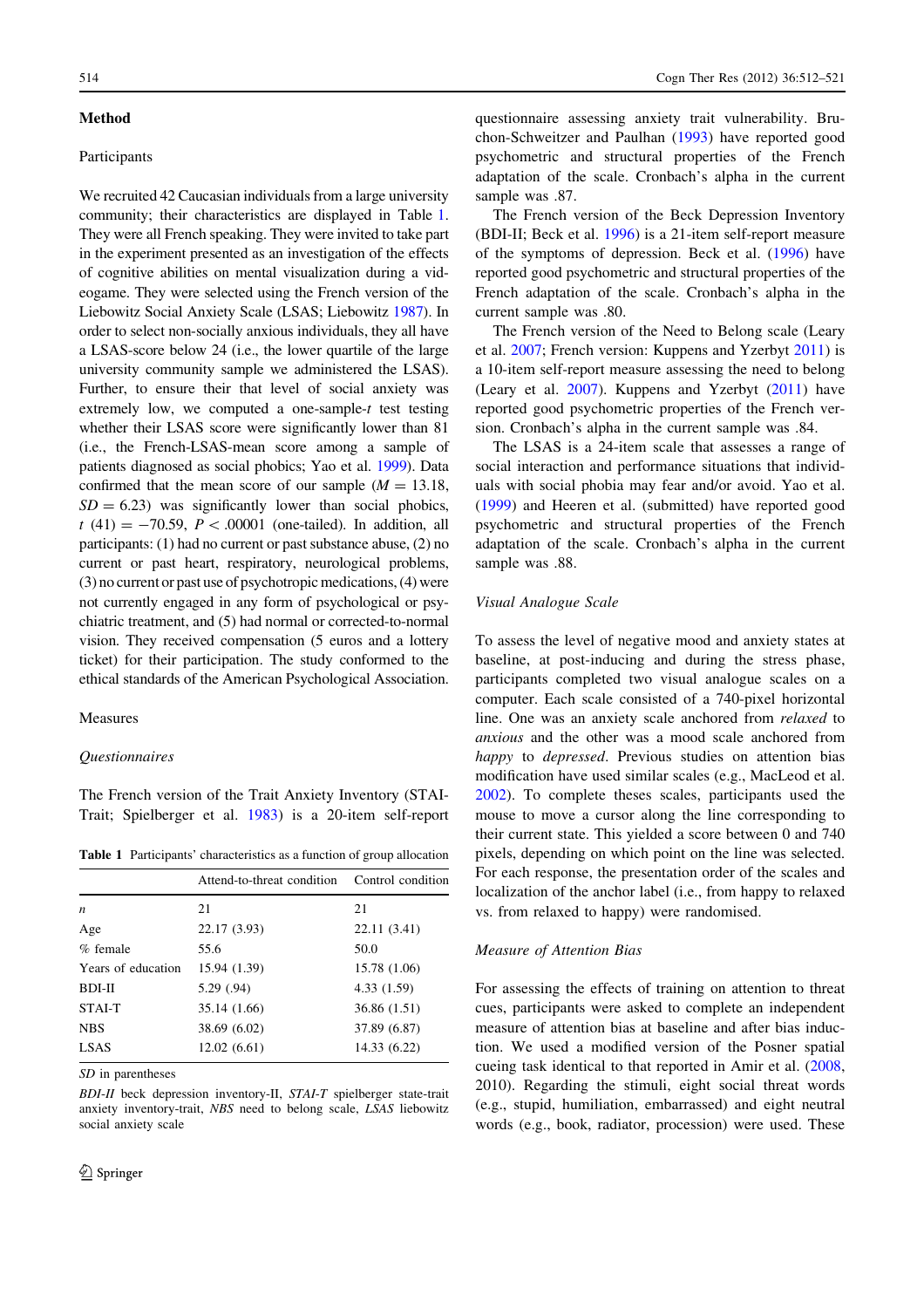proportions were based on previous studies on attentional bias in social anxiety (e.g., Amir et al. 2003). Words types were matched on frequency and usage in French (Lambert and Chesnet 2001; New et al. 2001). There was no significant difference in word length between social threat and neutral words,  $t(14) = .44$ ,  $P > .66$ ,  $d = .23$ . We used words, rather than faces, in the assessment trials in order to show that the effects of training with one type of stimulus can be generalized to another type of stimulus.

During the task, words were presented in lowercase (5–8 mm in height) white letters against a black background in the centre of the screen. Socially threatening or neutral cue words appeared in one of two locations on the computer screen (i.e., rectangles located to the right or left of a central fixation cross), thereby directing attention to one of two screen locations (i.e., right or left). After 600 ms, the cue word disappeared, and participants were instructed to detect a probe ("\*") that immediately appeared in one of the two locations. The probe remained onscreen until the participant responded, and response latencies were recorded from the onset of the probe to the button press. The inter-trial interval from the target offset to the next fixation cross was 1,650 ms. On some trials, the cue word was valid (i.e., the probe appeared in the same location as the cue word). On other trials, the cue word was invalid (i.e., the probe appeared in the location opposite to the cue word).

Participants performed 192 experimental trials, twothirds of which were validly cued (128 = 8 words  $\times$  2 word types  $\times$  2 word positions  $\times$  4 repetitions), one-sixth were invalidly cued (32 = 8 words  $\times$  2 word types  $\times$  2 word positions), and one-sixth were uncued  $(32 = 8)$ words  $\times$  2 word types  $\times$  2 word positions). The decision to use these proportions was based on previous research that used the same proportions (Stormark et al. 1995). Trial order was randomised for each participant.

Participants completed four practice trials (including four neutral words) prior to the experimental trials. During the practice trials, participants received feedback regarding the accuracy of their response. Feedback was not provided during the experimental trials. Participants sat approximately 30 cm from the computer screen. In previous research using this task (e.g., Amir et al. 2003), socially anxious participants showed significantly longer response latencies on invalid cued social threat trials compared to non-anxious controls, suggesting that an attentional bias may be due to difficulty in disengaging from threatening stimuli.

#### Social Rejection Task

Cyberball (e.g., Williams 2007) is a virtual ball-tossing task in which participants are told they are playing with two others participants connected over the Intranet, although the other ''players'' are, in fact, computer generated. Participants are informed that it does not matter who throws or catches, but rather, that they should use the animated ball-toss game to assist them in visualizing the other player. The cover story is meant to assure participants that not getting the ball has no detrimental effects on their performance in the experiment. The time taken by each of the computer-generated players to make their decision and throw the ball was varied each turn to increase the believability that they were "real" participants.

Each participant was submitted to three different conditions during the Cyberball task: the inclusion condition, the explicit ostracism condition, and the implicit ostracism condition. During the inclusion condition, the probability that participants would be thrown the ball was 67%. During the explicit ostracism condition, the probability that participants would be thrown the ball was 0%. During this condition, participants saw that the two others players were still playing together. During the implicit ostracism condition, the probability that participants would be thrown the ball was again 0%. However, during this condition, participants did not see that the two others players were still playing, instead, a screen appeared indicating that there was a technical problem involving a network transitory disconnection. This last condition was added to assess the differential effects of emotional responding to an explicit versus implicit social exclusion condition. Indeed, Eisenberger et al. (2003) previously reported that regardless of whether ostracism was intentional or not, it was associated with increased activation of the dorsal anterior-cingulate cortex among healthy participants, a region of the brain that shows activation during, among others, exposure to loss of social connections (e.g., Lieberman 2007).

Each condition lasted for 50 throws, except the implicit ostracism condition, which presented the technical problem for 60 s. To avoid a carry-over effect, the order of the two ostracism conditions were counter-balanced across participants. Computerized visual analogue scales (see emotional assessment) were used to record the degree to which each procedure served to elevate levels of anxiety. Emotional reactivity was assessed before and after the attentional bias induction phase, just prior to the cyberball task, and after each condition of the cyberball task.

#### Attention Bias Modification

# Material

We randomly selected 70 Caucasian face pairs without hairlines (35 men, 35 women) from the Karolinska Emotional Directed Faces database (Lundqvist et al. 1998), which is a standardized set of emotional expressions.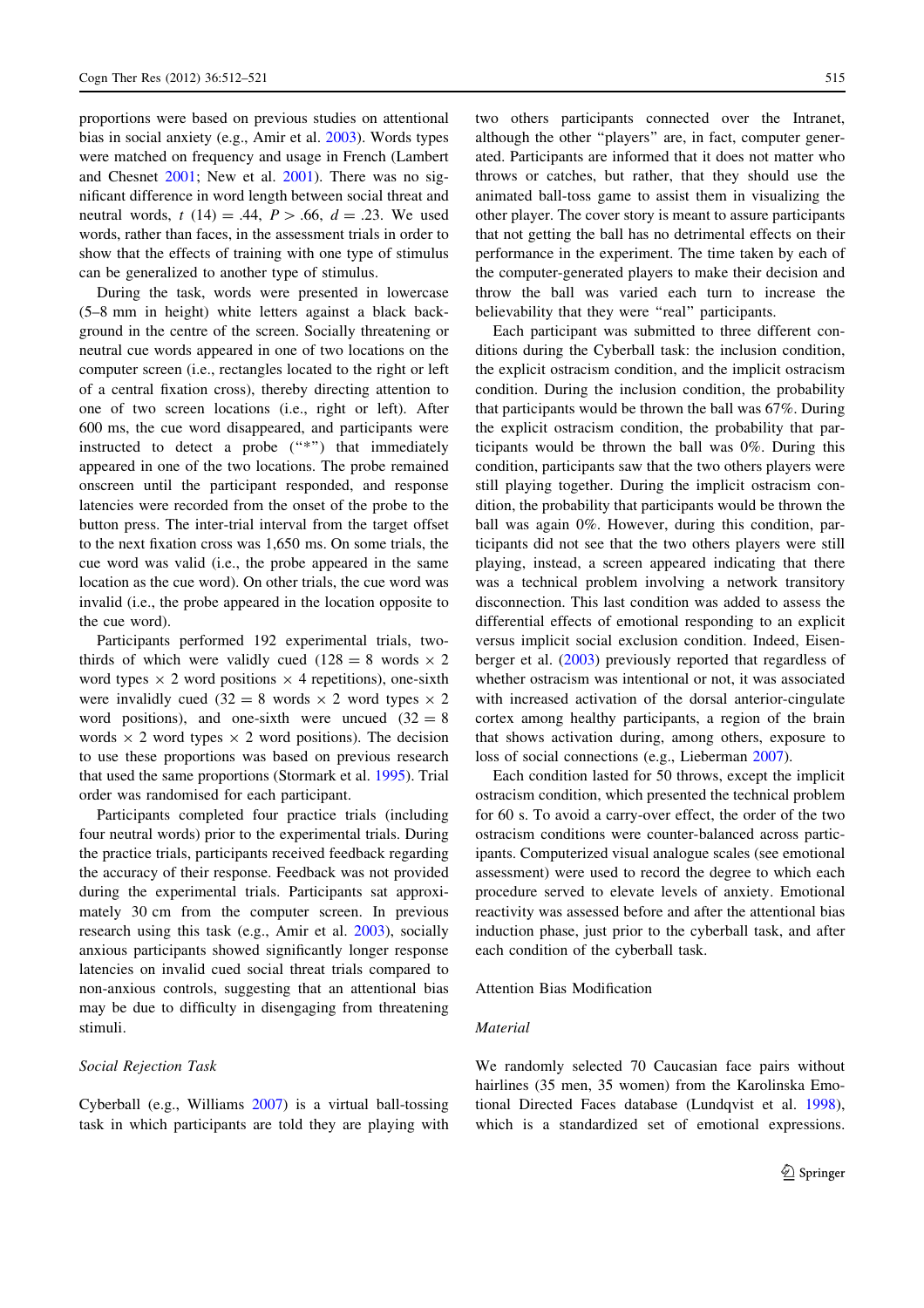The faces displayed either threatening (i.e., disgust) or neutral facial expressions. We chose disgust faces as threat cues for several reasons. First, disgust conveys a message of aversion or rejection (e.g., Rozin et al. 1994), a central concern of individuals with social phobia (American Psychiatric Association 1994). Second, previous studies have found that socially anxious individuals exhibit an attentional bias toward disgust faces (Pishyar et al. 2004). Finally, previous studies supporting the effectiveness of attention training programs in reducing attentional bias towards threat cues in social anxiety have used faces expressing disgust as threatening stimuli. We thus used disgust faces to remain consistent with previous work.

## Bias Modification Task

Attentional bias was induced using a standard probe discrimination task, which was modified to train participants either to attend primarily to threat cues, or to attend equally to threat and neutral cues. For both conditions, a fixation cross appeared for 500-ms followed either by two facial expressions, a disgust face and a neutral face, presented for 500 ms. Then a probe appeared (i.e., a white arrow), pointing either up or down. The probe remained onscreen until the participant indicated the direction of the arrow by pressing the corresponding button. The inter-trial interval was 1,500 ms.

In the attend-to-threat condition, a neutral and a threatening face appeared followed by an arrow in the location previously occupied by the threatening face on 95% of the trials. In the control condition, there was no contingency between the face cues and probes.

Participants completed 560 trials in one block. Each of the 70 threatening faces was presented four times, paired with a non-threatening face of the same individual, in positions that represented all combinations of the locations and probe types. This procedure was repeated 2 times (i.e.,  $560 = 70$  stimuli  $\times$  2 positions  $\times$  2 arrow directions  $\times$  2 repetitions). The instructions were presented on the computer and were identical for both conditions. Faces were positioned 4 cm from the top/bottom of the screen, 8 cm from the ipsi-lateral edge, 22.5 cm from the contro-lateral edge, and centred vertically. Each face was 7.5 cm tall by 7.5 cm wide.

#### General Procedure

The procedure was based on a previous study examining the effect of a single-session of attention bias modification on reactivity to a social stressor (Amir et al. 2008). Participants were randomly assigned to one of the two attention training conditions ( $n_{\text{attention-to-threat}} = 21$ ,  $n_{\text{control}} = 21$ ). Using a computerized randomization system, the participants and the experimenters were blind to condition. Participants first completed a demographic questionnaire, the STAI (Trait version), NBS, and BDI-II as well as visual analogue scales assessing mood and anxiety. Next, they completed the modified Posner spatial cueing task, which provided a baseline index of attention bias. Participants then completed the bias induction task. After completing the training, participants again filled in the visual analogue scales to assess the immediate effect of the training task on participants' mood and anxiety. Next, participants again completed the modified Posner spatial cueing task to examine the influence of attention training on an independent measure of attention bias. Finally, participants performed the cyberball task. They also completed the visual analogue scale immediately after each condition of the cyberball task. At the end of the procedure, participants were fully debriefed. The possibility to remove the induced bias, using the reverse procedure, was proposed to participants who were in the attend-to-threat condition.

#### Results

#### Group Characteristics

Preliminary analyses indicated no significant differences among the groups at baseline on STAI-Trait,  $t(40) = .76$ ,  $P > .45, d = .24, NBS, t (40) = .401, P > .69, d = .13,$ BDI-II,  $t(40) = .52, P > .60, d = .16, LSAS, t (40) =$  $1.21, P > .23, d = .38$ . Both groups were similar in terms of age, t (40) = .63,  $P > .53$ ,  $d = .20$ , gender,  $\chi^2$  (1, N =  $42) = 1.62, P > .20,$  and years of education,  $t (40) = 1.39,$  $P > .17$ ,  $d = .44$ . Means and standard deviations for each variable of each group appear in Table 1.

Compliance Monitoring of the Training Task

The output of the attention modification task was investigated to check compliance with the task instructions (errors and outliers). Participants made very few errors on the training task ( $M = 1.09\%$ ,  $SD = .23$ ) and there were few outliers ( $M = 1.12\%$ ,  $SD = .08$ ). The different conditions did not differ with regard to the number of erroneous responses or outliers (all  $Ps > .30$ ). Further, these results also suggest that participants were compliant to the attention modification task.

Independent Measure of Attentional Bias

#### Data Reduction

Trials with errors were excluded (.52% of the data). Data more than 2.5 standard deviations below or above the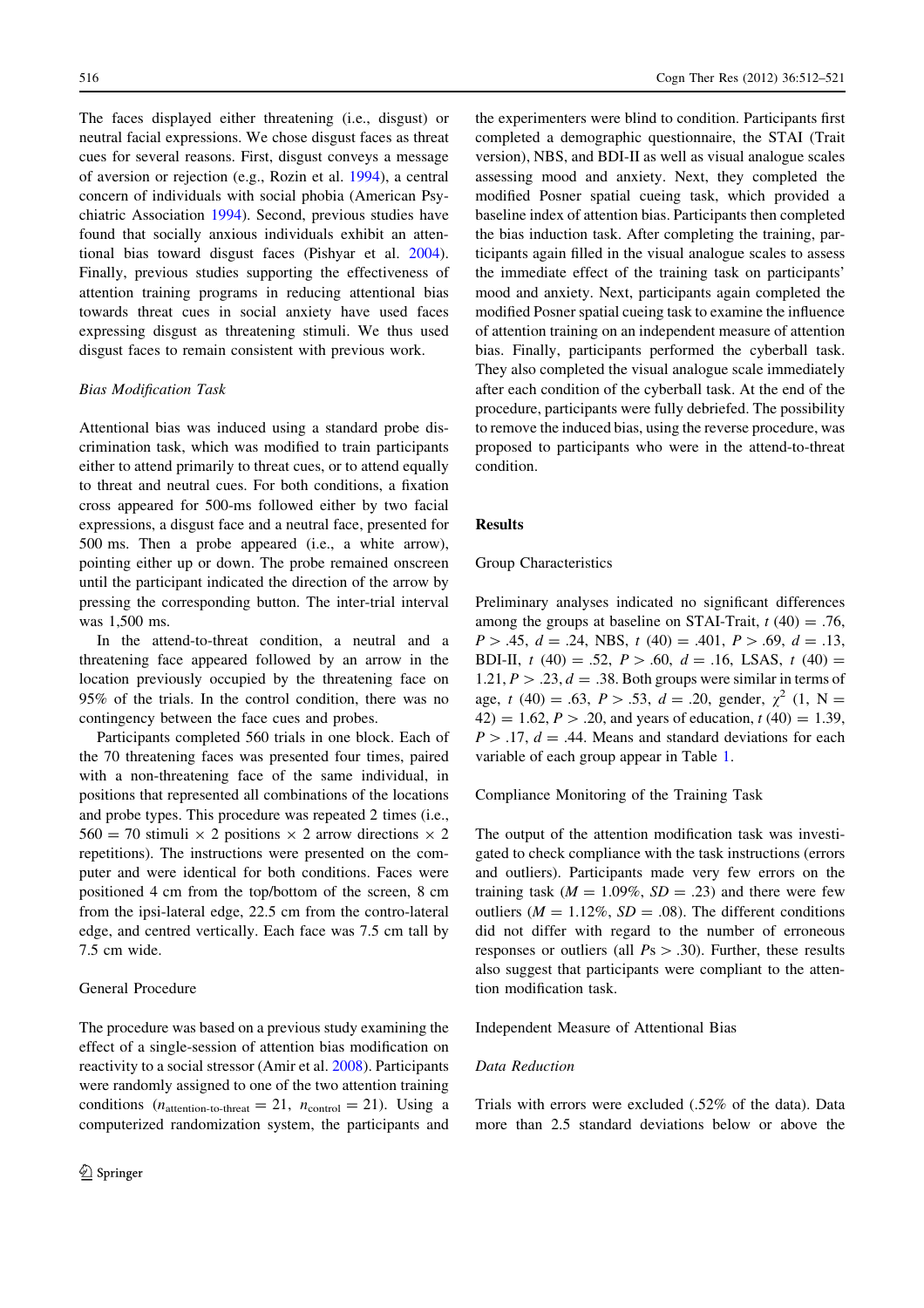participant's mean were discarded as outliers (1.2% of the data). At baseline, both groups did not differ significantly in error rates,  $t(40) = .70$ ,  $P > .48$ ,  $d = .22$ .

## Change in Attentional Bias

We subjected response latencies to a 2 (Groups: Attendto-threat, Control)  $\times$  2 (Time: Baseline, after bias induction)  $\times$  2 (Validity: valid, invalid)  $\times$  2 (Word Type: threat, neutral) analysis of variance (ANOVA) with repeated measurement on the last three factors. Due to a leptokurtic distribution, a logarithmic transformation was used. The ANOVA revealed a significant Group x Time x Word Type x Validity interaction,  $F(1, 40) = 4.14$ ,  $P < .05$ ,  $\eta_p^2 = .10$ . To follow-up this four-way interaction, we computed separate Group  $\times$  Time  $\times$  Validity ANO-VAs for social threat and neutral words. For the neutral words, the Group  $\times$  Time  $\times$  Validity interaction was not significant,  $F(1, 40) = .08$ ,  $P > .77$ ,  $\eta_p^2 < .01$ . For threat words, the three-way interaction was significant,  $F(1, 40) =$ 7.52,  $P < 0.01$ ,  $\eta_p^2 = 0.16$ . To follow-up this interaction, we conducted separate Group  $\times$  Time ANOVAs for valid and invalid threat trials. Analyses only revealed a significant Time  $\times$  Condition interaction for invalid trials,  $F(1, 40) = 14.20, P < .01, \eta_p^2 = .26.$ 

Although both groups did not differ in their performance at baseline,  $t(40) = .50, P > .62, d = .16, a comparison$ Student  $t$  test computed on reaction times to threat invalid trials at post-training showed a significant difference between groups,  $t(40) = 2.50$ ,  $P < .02$ ,  $d = .79$ . Participants from the Control Condition showed no significant differences from baseline to after bias induction,  $t(20) =$ 2.08,  $P > .05$ . For participants from the attend-to-threat condition, there was a significant increase in reaction times for threat invalid trials from baseline to post-training,  $t(20) = 3.51, P < 0.01$ . Data appear in Table 2.

Emotional Responses to the Social Exclusion Task

We subjected responses from the visual analogue scale to a 2 (Groups: Attend-to-threat, Control)  $\times$  5 (Time: Baseline, post-training, social inclusion, explicit ostracism, implicit ostracism) multivariate analysis of variance (MANOVA) for mood and anxiety responses as the dependent variables. Values more than 2.5 standard deviations below or above the mean were discarded as outliers (.71% of the data). Groups did not differ significantly in outliers rates,  $t(40) = .59, P > .56, d = .18.$ 

The MANOVA revealed a significant multivariate main effect of Time, Wilks' $\lambda = .18$ , F (8, 310) = 52.07,  $P < .01$ ,  $\eta_p^2 = .57$ , and a significant Group  $\times$  Time interaction, Wilks' $\lambda = .89$ , F (8, 310) = 2.39, P < .02,  $\eta_p^2$  = .06. Univariate output showed, for mood scale, there was only a main effect of Time,  $F(4, 156) = 169.32$ ,  $P < .001$ ,  $\eta_p^2 = .81$ . As showed in Fig. 1, there were significant decreases in mood during the explicit ostracism condition as well as the implicit ostracism condition of the cyberball task for both between-subject conditions.

For anxiety scale, there was a significant main effect of Time,  $F(4, 156) = 16.33, P < .01, \eta_p^2 = .30$ , qualified by a significant Group  $\times$  Time interaction,  $F$  (4, 156) = 4.29,  $P < .01$ ,  $\eta_p^2 = .10$ . As showed in Fig. 2, participants from both conditions reported a significant increase in anxiety from both baseline to explicit and implicit ostracism conditions. However, although the groups did not differ in their scores at baseline,  $t(40) = .59$ ,  $P > .77$ ,  $d = .19$ , after bias induction,  $t(40) = .23, P > .82, d = .07$ , as well as during the social inclusion condition of the Cyberball,  $t(40) = .58, P > .56, d = .18$ , there were significant differences between groups in the explicit ostracism condition,  $t(40) = 2.56$ ,  $P < .02$ ,  $d = .81$ , and in the implicit ostracism condition,  $t(40) = 2.18$ ,  $P \lt .05$ ,  $d = .69$ . As shown in Fig. 2, participants who were trained to attendto-threat reported significantly more anxiety during both

|  |  |  |  |  |  |  |  | Table 2 Means of response latencies in ms by group on the spatial cueing task |
|--|--|--|--|--|--|--|--|-------------------------------------------------------------------------------|
|--|--|--|--|--|--|--|--|-------------------------------------------------------------------------------|

| Trials   |          | Condition        |                 |                 |                |  |  |  |
|----------|----------|------------------|-----------------|-----------------|----------------|--|--|--|
|          |          | Attend-to-threat |                 |                 | Control        |  |  |  |
| Validity | Material | <b>Baseline</b>  | Post-training   | <b>Baseline</b> | Post-training  |  |  |  |
| Valid    | Neutral  | 369.33 (62.04)   | 366.33 (67.85)  | 373.64 (38.59)  | 345.59 (37.58) |  |  |  |
|          | Threat   | 388.93 (50.19)   | 368.26 (72.67)  | 377.00 (46.74)  | 337.29 (34.11) |  |  |  |
| Invalid  | Neutral  | 397.14 (58.38)   | 402.07 (70.35)  | 414.72 (54.06)  | 395.87 (49.73) |  |  |  |
|          | Threat   | 405.79 (67.17)   | 437.02 (70.62)* | 414.51 (58.56)  | 390.86 (57.90) |  |  |  |

SD in parentheses

''\*'' indicates a significant difference between pre- and post- training in that group according to paired t test comparisons. For all types of measures, there were no significant differences in baseline between groups according  $t$  test comparisons

 $* \, P < .01$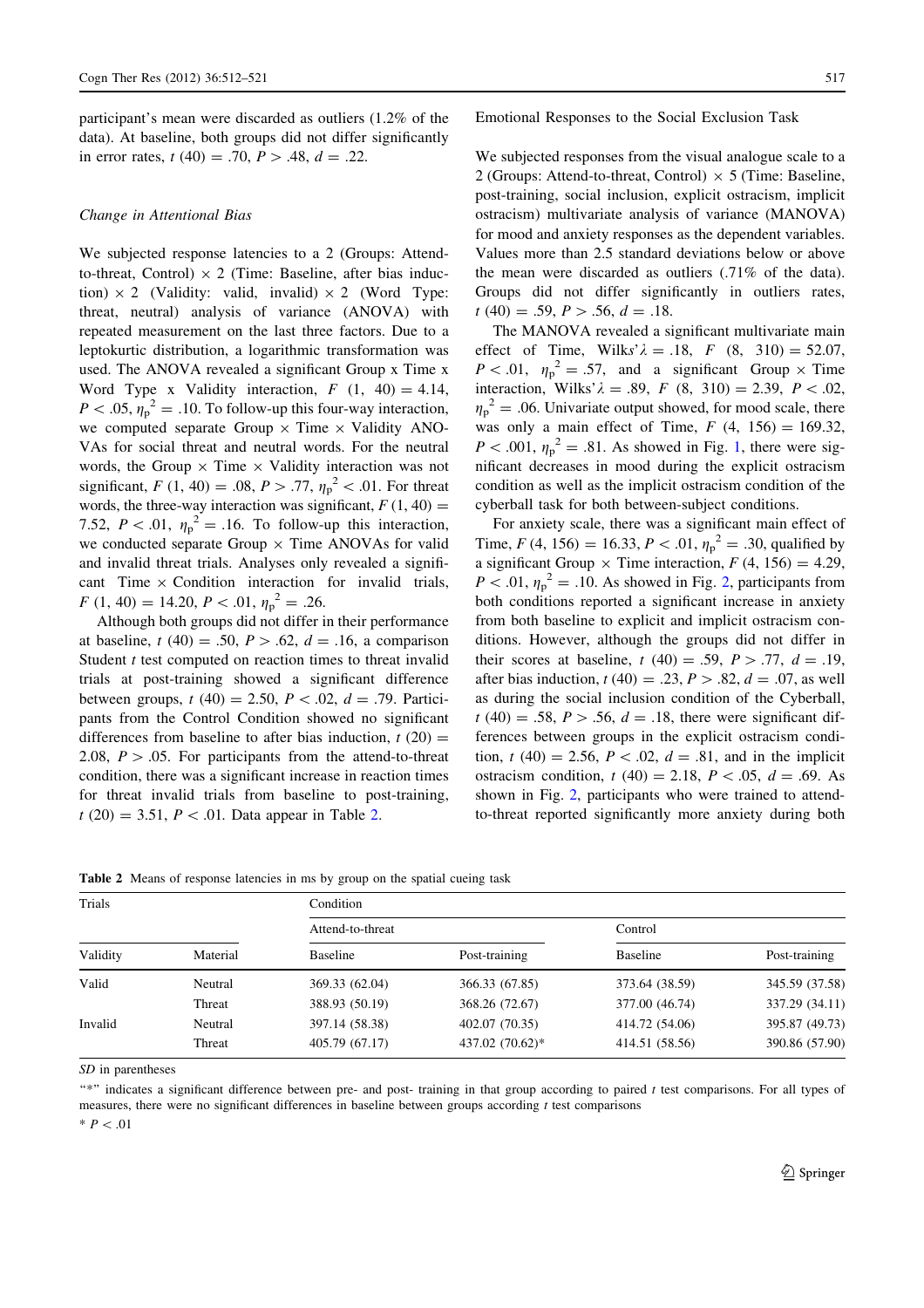

Fig. 1 Visual analogue mood scale ratings as a function of group allocation. Error bars represent standard error of the mean



Fig. 2 Visual analogue anxiety scale ratings as a function of group allocation. Error bars represent standard error of the mean

explicit and implicit ostracism than those from the Control Condition.

#### **Discussion**

The main aim of this study was to explore whether an attentional bias for external threat cues plays a causal role in social anxiety. As predicted, the anxiety induced by social exclusion was significantly more intense for participants trained to attend to threat cues relative to those in the control condition. Specifically, during the cyberball game, participants from the former condition reported more anxiety during the explicit as well as during implicit social exclusion conditions. These findings converge with previous studies suggesting that attention bias modification procedures can affect anxiety vulnerability (e.g., Amir et al. 2008; MacLeod et al. 2002). Moreover, this study goes further in being the first to directly assess the causal role of attentional bias to external threat cues in the development of anxiety to social stressors. The present results clearly suggest that attentional biases affect anxiety proneness even when social exclusion is implicit and unintentional, hence supporting the notion that selective attention to threatening social stimuli plays a causal role in anxiety vulnerability to implicit and explicit social stressors (Clark 1999; Clark and Wells 1995; Rapee and Heimberg 1997). At a more general level, these observations are consistent with the clinical cognitive model tenet that attentional bias to threat plays a causal role in the development of emotional vulnerability (e.g., Beck 1995; Foa et al. 1993).

Nevertheless, as such, these observations alone cannot fully support the conclusion that the change in vulnerability to social exclusion can confidently be attributed to the selective attentional processing resulting from the bias induction. As argued by MacLeod et al. (2009, p. 94), the successful induction of the target cognitive change must be confirmed by demonstrating predicted performance changes on a cognitive task reliably measuring the cognitive process of interest. In the present case, this condition is satisfied. Indeed, as compared to control participants, those trained to attend to threat exhibited a greater reduction in latency for identifying probes during invalid threat trials. As mentioned above, previous work (e.g., Amir et al. 2003) showed that reaction times for invalid social threat is related to the capacity to disengage attention from socially threatening stimuli. We may therefore, conclude that the experimental manipulation induced a difficulty in disengaging from threat and resulted in increased vulnerability to social rejection.

Regarding the Cyberball, the main effect of Time for both mood and anxiety during the explicit as well as implicit social exclusion is congruent with previous accounts. Former studies have provided ample evidence that cyberball-based ostracism increases self-reported distress among healthy participants (e.g., Leary et al. 1995; Sommer et al. 2001; Williams et al. 2000; Zadro et al. 2004). We may therefore, conclude that our experimental induction of social exclusion produced the desired effects.

At a fundamental level, the present findings highlight two major points. First, regarding the nature of the attentional biases sustaining emotional vulnerability, the observed changes in the spatial cueing task bolster the argument that the difficulty in disengaging attention from threat is causally involved in the development of social anxiety (e.g., Amir et al. 2003; Heeren et al. 2011). Fox et al. (2001) propose that the ability to disengage from threat cues may serve as a protective factor from anxiety reactivity, whereas an inability to effectively disengage from threat may serve to maintain or increase anxiety. They postulate that the tendency to dwell on threat cues may contribute to maladaptive rumination. According to Buckner et al. (2010), in the case of social anxiety, it may be that the difficulty in disengaging attention from social threat increases the tendency of socially anxious individuals to engage in maladaptive rumination, which may in turn activate memories of prior experiences of negative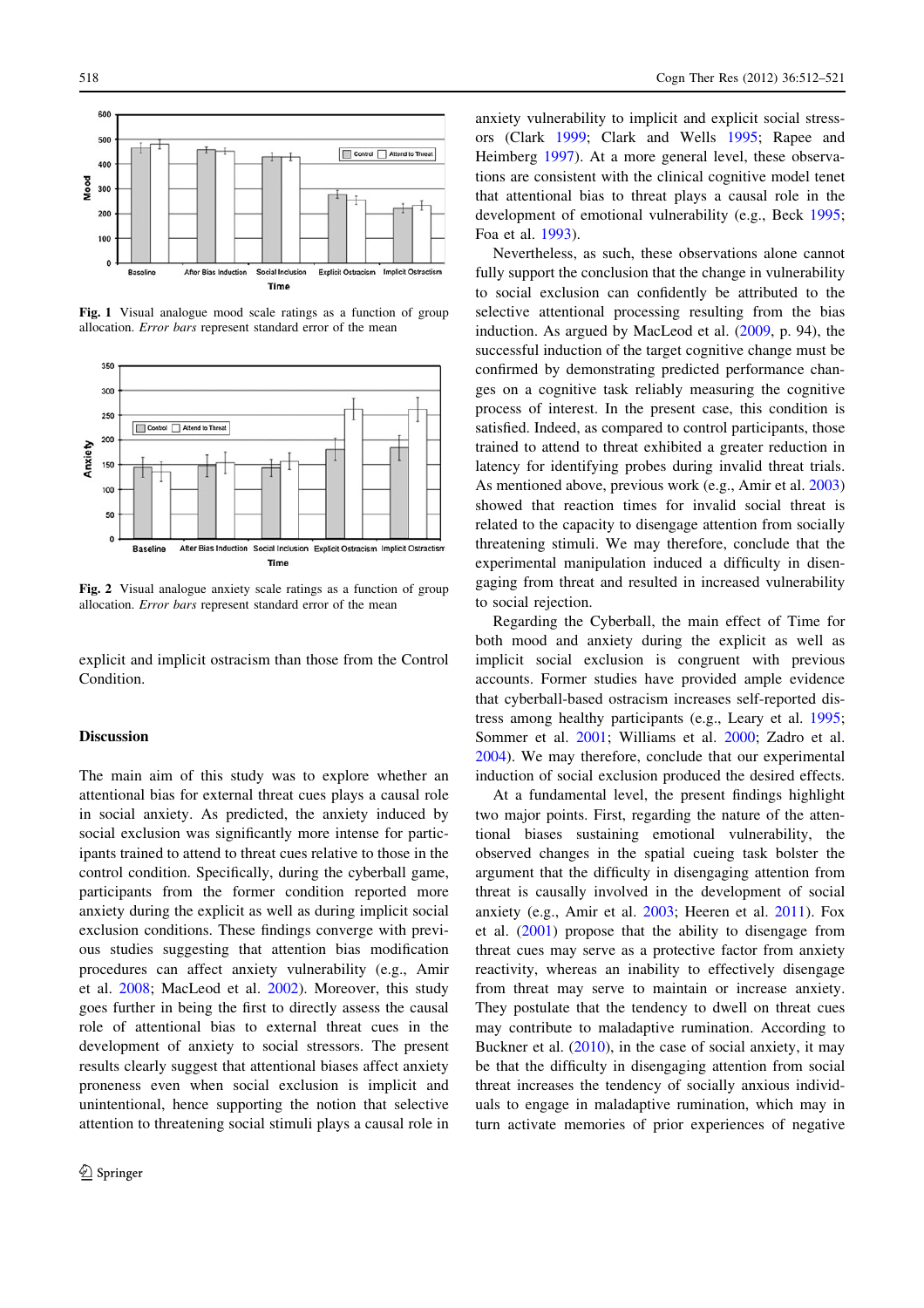evaluation. Furthermore, it may also be that the difficulty in disengaging attention from threat results in constant anxiety by creating a vicious cycle in which anxiety is increased as the individual dwells on the social threat. Consistent with these notions, the present data reveal that training individuals to attend to threat reduces their ability to disengage their attention from it and clearly leads to a significant increase in anxiety during a social rejection task. Future research is needed to evaluate the possibility that this type of bias induction increases anxiety because it generates the vicious cycle (e.g., negatively skewed judgements of social events) mentioned above.

Second, regarding the nature of the emotional stressor, our findings suggest that attentional bias for threat contributes to the increase of anxiety during both explicit and implicit social rejection. This suggests that emotional change during social rejection, even if unintentional (i.e., the implicit social ostracism condition), comes from a modified perception of threat early in the appraisal process. According to Gross' model (2002), if attention acts as an initial filter on the processing of environmental cues, then modulating selective attention to threat would be expected to allow for modified processing of other types of social information and modified the perception of threat early in the appraisal process. Further, as supported by White et al. (2011), preferentially allocating attention towards threat cues may cause a negative interpretative bias because subsequent processing resources may favour threat-related interpretation. As demonstrated by these authors, when individuals are faced with ambiguous stimuli, an anxietyrelated interpretation may be readily accessed when attention has been consistently directed to threat cues. Consistent with this rationale, participants who were trained to attend to threat cues reported more anxiety not only during the explicit but also during the implicit ostracism condition. Future studies should further examine these potential mediating mechanisms.

At a clinical level, the present data are consistent with recent developments in cognitive bias modification (e.g., Hakamata et al. 2010) demonstrating that the attention bias for threatening stimuli can be manipulated and that these modifications are related to emotional changes. Further, the present data suggest that attentional biases play a causal role not only in the maintenance of the disorder but also in the development of anxiety during social exclusion. Therefore, the current results clearly suggest that using attention training as a prophylactic intervention before the development of social phobia might be useful. Future studies should further investigate this question.

The present study has limitations. First, the sample size is small, which provides limited power to conduct statistical analysis. Second, we used a single-item measure to assess self-reported change in anxiety. Future studies should use reliable measures of self-reported state anxiety (e.g., STAI-state). Third, we used only self-reported measure of mood and anxiety. Future research should incorporate other measures, such as skin conductance reactivity, heart rate and cortisol release. Fourth, we used a spatial cueing task as a measure of attention bias. Mogg et al. (2008) have argued that the spatial cueing task may not provide unambiguous evidence for delayed disengagement, as there may be a confound between delayed disengagement and a generic slow-down effect caused by the presence of threat. Although this limits the conclusions that can be drawn from this task, Cisler and Olatunji (2010) recently found that disengagement difficulty in the spatial cueing task remained in anxious individuals when statistically controlling for generic response slowing, suggesting that this task confound does not explain difficulties in disengagement. Fifth, it should be noted that, to our knowledge, there was no study examining whether Cyberball increase anxiety among socially anxious individuals. Therefore, although the perception of social rejection precisely targets the core construct of social anxiety, to ensure that the present finding generalize to individuals with elevated social anxiety, future experiment should ensure that these latter exhibit increased anxiety during both explicit and implicit ostracism conditions. Finally, given recent evidence that anxious individuals, regardless of their type of anxiety, appear to demonstrate attentional biases towards threat (e.g., Bar-Haim et al. 2007), future experiments should examine whether the result underlying the current study generalizes to vulnerability for other anxiety disorders.

In conclusion, the current findings provide support for the proposal that attentional bias to external threat cues plays a role in the development of social anxiety. The adverse consequences of inducing an attentional bias to threat cues in terms of increased anxiety during social rejection, even if implicit, were evident in individuals who are within the normal range for social anxiety.

Acknowledgments This work was supported by a grant from the Belgian National Fund for Scientific Research, awarded to Alexandre Heeren (1.1.315.09.F), by a Joined Research Grant (ARC 06/11-337) from the Communauté Française de Belgique, awarded to Pierre Philippot, and by a grant from the Fonds de la Recherche Fondamentale Collective (2. 4511.11) from the Belgian National Fund for Scientific Research, awarded to Virginie Peschard.

## References

American Psychiatric Association. (1994). Diagnostic and statistical manual of mental disorders (4th ed.). Washington, DC: Author.

- Amir, N., Beard, C., & Bower, E. (2005). Interpretation and social anxiety. Cognitive Therapy and Research, 29, 433–443.
- Amir, N., Beard, C., Taylor, C. T., Klumpp, H., Elias, J., Burns, M., et al. (2009). Attention training in individuals with generalized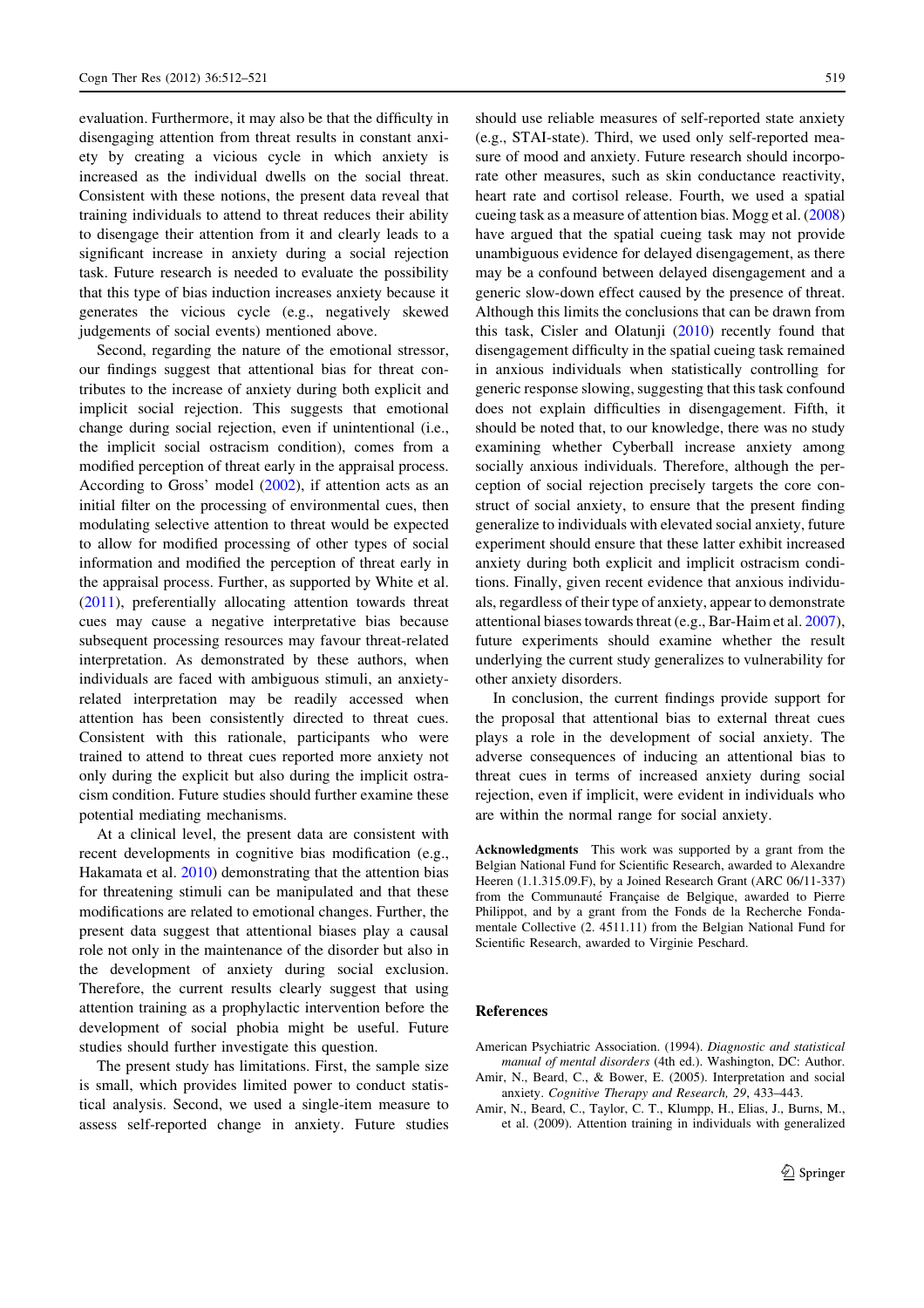social phobia: A randomized controlled trail. Journal of Consulting and Clinical Psychology, 77, 961–973.

- Amir, N., Elias, J., Klumpp, H., & Przeworski, A. (2003). Attentional bias to threat in social phobia: Facilitated processing of threat or difficulty disengaging attention from threat? Behaviour Research and Therapy, 41, 1325–1335.
- Amir, N., Weber, G., Beard, C., Bomyea, J., & Taylor, C. T. (2008). The effects of a single-session attention modification program on response to a public-speaking challenge in socially anxious individuals. Journal of Abnormal Psychology, 117, 860–868.
- Bar-Haim, Y., Lamy, D., Pergamin, L., Bakermans-Kranenburg, M., & van Ijzendoorn, M. (2007). Threat-related attentional bias in anxious and nonanxious individuals: A meta-analytic study. Psychological Bulletin, 133, 1–24.
- Beck, A. T. (1995). Cognitive therapy: Past, present and future. In M. J. Mahoney (Ed.), Cognitive and constructive psychotherapies: Theory research and practice (pp. 29–40). New-York: Springer.
- Beck, A. T., Steer, R. A., & Brown, G. K. (1996). Beck depression inventory manual (2nd ed.). San Antonio, TX: Psychological Corporation. French adaptation, 1998, Paris, France: Editions du Centre de Psychologie Appliquée.
- Bradley, B. P., Mogg, K., Falla, S. J., & Hamilton, L. R. (1998). Attentional bias for threatening facial expressions in anxiety: Manipulation of stimulus duration. Cognition and Emotion, 12, 737–757.
- Bruchon-Schweitzer, M., & Paulhan, I. (1993). Adaptation francophone de l'inventaire d'anxiété Trait-Etat (Forme Y) de Spielberger. Paris: Editions du Centre Psychologie Appliquée.
- Buckner, J. D., Maner, J. K., & Schmidt, N. B. (2010). Difficulty disengaging attention from social threat in social anxiety. Cognitive Therapy and Research, 34, 99–105.
- Cisler, J. M., & Olatunji, B. O. (2010). Components of attentional biases in contamination fear: Evidence for difficulty in disengagement. Behaviour Research and Therapy, 33, 234–321.
- Clark, D. M. (1999). Anxiety disorders: Why do they persist and how to treat them. Behaviour Research and Therapy, 37, 5–27.
- Clark, D. M. (2001). A cognitive perspective on social phobia. In R. Crozier & L. E. Alden (Eds.), International handbook of social anxiety: Concepts, research and interventions relating to the self and shyness (pp. 405–430). New York: Willey.
- Clark, D. M., & Wells, A. (1995). A cognitive model of social phobia. In R. G. Heimberg, M. R. Liebowitz, D. A. Hope, & F. R. Schneier (Eds.), Social phobia: Diagnosis, assessment, and treatment (pp. 69–93). New York: Guilford Press.
- Eisenberger, N. I., Lieberman, M. D., & Williams, K. D. (2003). Does rejection hurt? An fMRI study of social exclusion. Science, 302, 290–292.
- Foa, E. B., Ilai, D., McCarthy, P. R., Shoyer, B., & Murdock, T. B. (1993). Information processing in obsessive-compulsive disorder. Cognitive Therapy and Research, 19, 173–189.
- Fox, E., Russo, R., Bowles, R., & Dutton, K. (2001). Do threatening stimuli draw or hold visual attention in subclinical anxiety? Journal of Experimental Psychology: General, 130, 681–700.
- Gross, J. J. (2002). Emotional regulation: Affective, cognitive, and social consequences. Psychophysiology, 39, 281–291.
- Hakamata, Y., Lissek, S., Bar-Haim, Y., Britton, J. C., Fox, N. A., Leibenluft, E., et al. (2010). Attention bias modification treatment: A meta-analysis toward the establishment of novel treatment for anxiety. Biological Psychiatry, 68, 982–990.
- Heeren, A., Maurage, P., Rossignol, M., Vanhaelen, M., Peschard, V., Eeckhout, C., & Philippot, P. The self-report version of the Liebowitz social anxiety scale: Psychometric properties of the French version. Manuscript submitted for publication (submitted).
- Heeren, A., Reese, H. E., McNally, R. J., & Philippot, P. Attention training toward and away from threat in social phobia: Effect on

subjective, behavioral, and physiological measures of anxiety. Manuscript submitted for publication (submitted).

- Heeren, A., Lievens, L., & Philippot, P. (2011). How does attention training work in social phobia: Disengagement from threat or reengagement to non-threat? Journal of Anxiety Disorders (in press).
- Kuppens, T., & Yzerbyt, V. Y. (2011). Exclusion increases emotional sensitivity to group events. Unpublished manuscript, Université catholique de Louvain.
- Lambert, E., & Chesnet, D. (2001). Novlex: Une base de données lexicales pour les élèves de primaire. L'année Psychologique, 101, 277–288.
- Leary, M. R., Kelly, K. M., Cottrell, C. A., & Scheindorfer, L. S. (2007). Individuals differences in the need to belong: Mapping the nomological network. Unpublised manuscript, Duke University.
- Leary, M. R., Tambor, E. S., Terdal, S. K., & Downs, D. L. (1995). Self-esteem as an interpersonal monitor: The sociometer hypothesis. Journal of Personality and Social Psychology, 68, 518–530.
- Li, S. W., Tan, J. Q., Qian, M. Y., & Liu, X. H. (2008). Continual training of attentional bias in social anxiety. Behaviour Research and Therapy, 46, 905–912.
- Lieberman, M. D. (2007). Social cognitive neuroscience: A review of core process. Annual Review of Psychology, 58, 259–289.
- Liebowitz, M. R. (1987). Social phobia. Modern Problems of Pharmacopsychiatry, 22, 141-173.
- Lundqvist, D., Flykt, A., & Öhman, A. (1998). The Karolinska Directect Emotional Faces–KDEF [CD-ROM]. Stockholm: Department of Clinical Neuroscience, Psychology section, Karolinska Institute.
- MacLeod, C., Koster, E. H. W., & Fox, E. (2009). Whither cognitive bias modification research? Commentary on the special section articles. Journal of Abnormal Psychology, 118, 89–99.
- MacLeod, C., Rutherford, E., Campbell, L., Ebsworthy, G., & Lin, H. (2002). Selective attention and emotional vulnerability: Assessing the causal basis of their association through the experimental manipulation of attentional bias. Journal of Abnormal Psychology, 111, 107–123.
- Mathews, A., & MacLeod, C. (1994). Cognitive approaches to emotion and emotional disorders. Annual Review of Psychology, 45, 25–50.
- Mogg, K., & Bradley, B. P. (1998). A cognitive-motivational analysis of anxiety. Behaviour Research and Therapy, 36, 809–848.
- Mogg, K., Holmes, A., Garner, M., & Bradley, B. P. (2008). Effects of threat cues on attentional shifting, disengagement and response slowing in anxious individuals. Behaviour Research and Therapy, 46, 656–667.
- Mogg, K., Philippot, P., & Bradley, B. P. (2004). Selective attention to angry faces in clinical social phobia. Journal of Abnormal Psychology, 113, 160–165.
- New, B., Pallier, C., Ferrand, L., & Matos, R. (2001). Une base de données lexicales du français contemporain sur internet: LEX-IQUE. L'Année Psychologique, 101, 447-462.
- Pishyar, R., Harris, L. M., & Menzies, R. G. (2004). Attentional bias for words and faces in social anxiety. Anxiety Stress and Coping, 17, 23–36.
- Posner, M. I. (1980). Orienting of attention. Quarterly Journal of Experimental Psychology, 32, 3–25.
- Rapee, R. M., & Heimberg, R. G. (1997). A cognitive-behavioral model of anxiety in social phobia. Behaviour Research and Therapy, 35, 741–756.
- Rozin, P., Lowery, L., & Ebert, R. (1994). Varieties of disgust faces and the structure of disgust. Journal of Personality and Social Psychology, 66, 870–881.